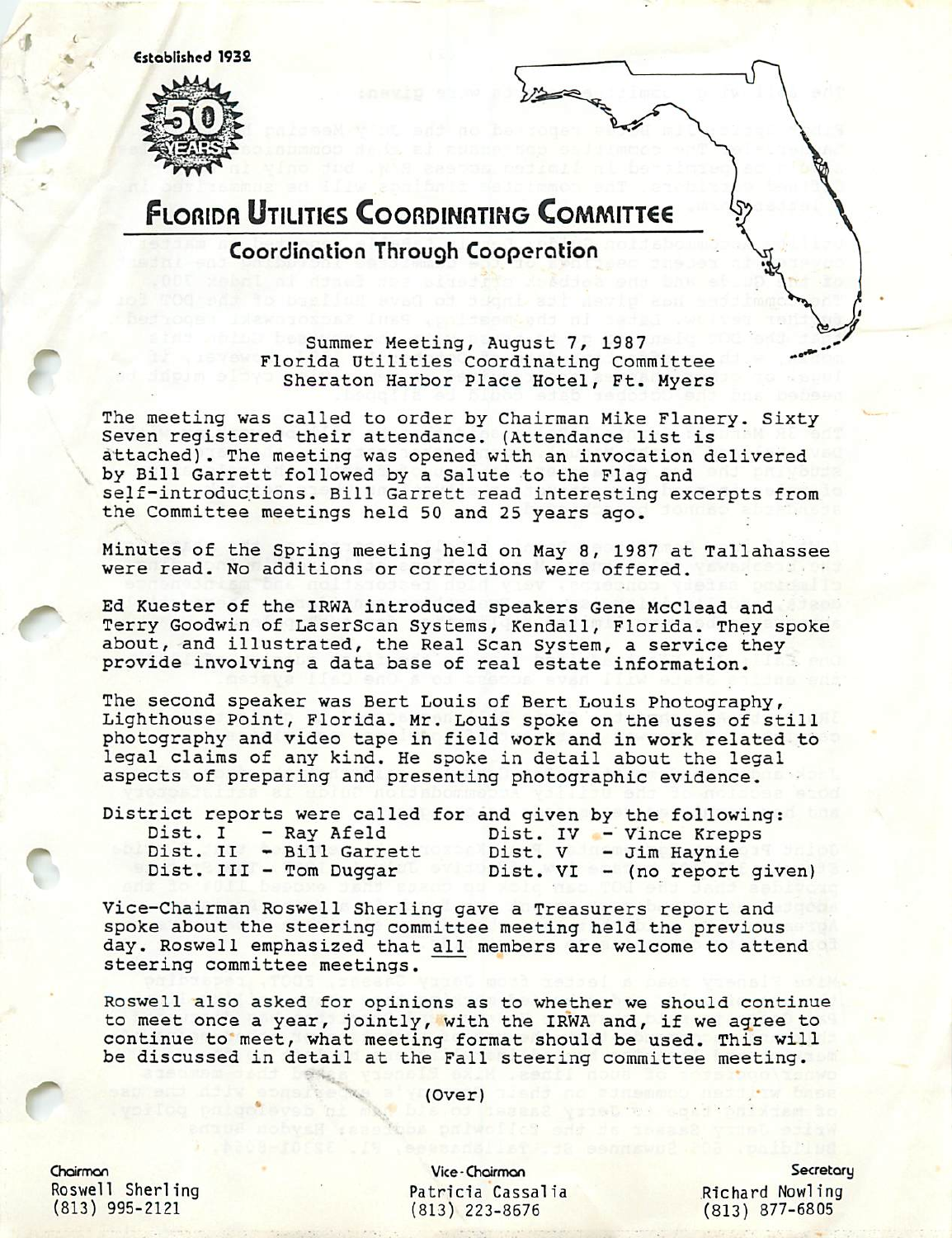The following committee reports were given:

Fiber Optic: Jim Bates reported on the July Meeting held in Ft. Lauderdale. The committee consensus is that communication cables should be permitted in limited access  $R/W$ , but only in well defined corridors. The committee findings will be summarized in a letter form.

Utility Accommodation Guide: Dennis LaBelle reported on matters covered in recent meetings of the committee including the intent of the Guide and the setback criteria set forth in Index 700. The committee has given its input to Dave Builard of the DOT for further review. Later in the meeting, Paul Kaczorowski reported that the DOT plans to go to press with the revised Guide this month, with an effective date of October 1, 1987. However, if legal or other changes are required, a new review cycle might be needed and the October date could be slipped.

The 3R Manual: Dennis LaBelle said that he will be working with Dave Bullard on the Manual. Among other matters, they are studying the use of barriers in lieu of forcing the relocation of poles in road reconstruction situations where setback standards cannot be achieved.

IRWA Liaison Committee: Dennis LaBelle reported on the status of the breakaway pole study. Many problems still remain including climbing safety concerns, very high restoration and maintenance costs, and liability issues. Everything considered, there still appears to be very limited application for such poles.

One Call: Jan Klatt advised that in the first quarter of 1988 the entire State will have access to a One Call system.

3RD Party Attachments: Chris Bell has agreed to chair this committee. There was no report of committee activities.

Jack and Bore Committee: Pat Cassalia said that the jack and bore section of the Utility Accommodation Guide is satisfactory and her committee recommends no changes.

Joint Project Agreements: Paul Kaczorowski reported that Florida Statute 337.403 became law effective July 1, 1987, The Statute provides that the DOT can pick up costs that exceed 110% of the ' adopted estimated cost amount set forth in a Joint Project Agreement. He said that this should now eliminate a major reason for utility companies to reject bids.

Mike Flanery read a letter from Jerry Sasser, FDOT, regarding the use of color coded buried marking tape above utility lines. Pat Cassalia said that her Underground Committee has discussed this and recommends that the use of such tape or other means of marking and locating buried installations be left to the owner/operator of such lines. Mike Flanery asked that members send written comments on their Company's experience with the use of marking tape to Jerry Sasser to aid him in developing policy. I Write Jerry Sasser at the following address: Haydon Burns Building, 605 Suwannee St. Tallahassee, Fl. 32301-8064.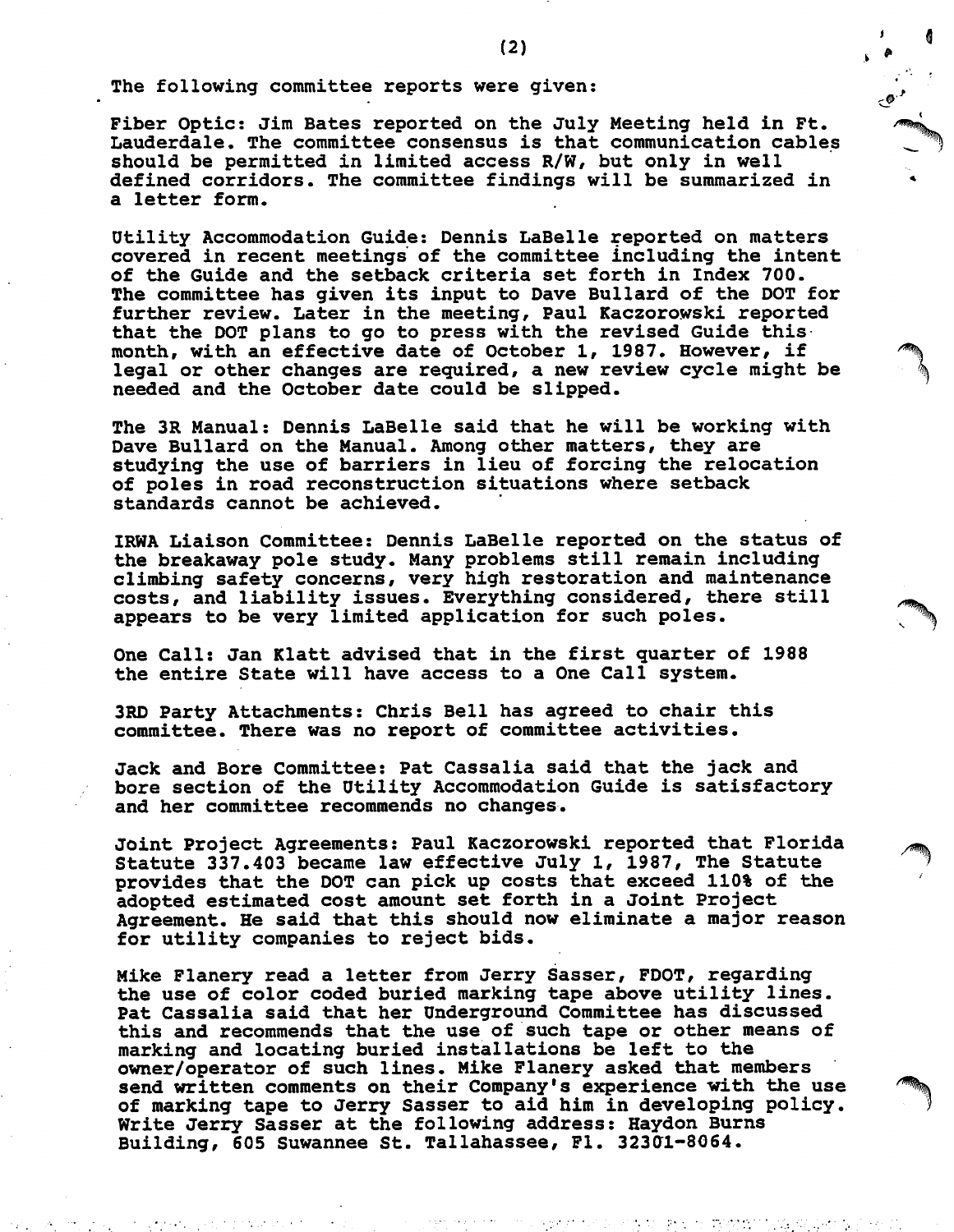Paul Kaczorowski announced that DOT Secretary Kaye Henderson has sent letters to 34 key business executives statewide requesting their attendance at a meeting he will hold to talk about the State's accelerated road reconstruction program. He said that is the intent of the Secretary that the executives themselves attend and that they not send subordinates. The meeting will be at 10 AM, September 18, at the Tampa Marriott Airport Hotel.

Chairman Flanery discussed the question as to whether the FUCC supports legislation making it mandatory for anyone planning to excavate to notify owners of subsurface installations in the area. Pat Cassalia commented on her committee's findings.

Old Business:

Ken Brown commented on Ernest Sally's retirement reception which Ken attended in Tallahassee last month.

New Business:

Mike Flanery further discussed the position of the committee regarding supporting legislation requiring mandatory notification of owners of subsurface installations in the area of excavation. A motion was made and approved that this issue be given to the Underground Committee to develop wording of a resolution of support for review at the next meeting.

Roswell Sherling announced that the Fall meeting will be held in the Orlando area on November 5th and 6th. The detailed notice of that meeting will be mailed separately at a later date.

Bill Garrett announced the selections of the Awards Committee. Ken Brown was presented with the Liaison Person of the Year Award. Mike Flanery was presented with the Award to. the outgoing Chairperson for outstanding leadership.

Nominations of Officers for the 1987-1988 year were announced and unanimously approved. The newly elected officers are:

| Chairman:      | Roswell Sherling    |
|----------------|---------------------|
| Vice Chairman: | Pat Cassalia        |
| Secretary:     | Rick Nowling        |
| Historian:     | <b>Bill Garrett</b> |

Mike Flanery appointed Jan Klatt to chair the Awards Committee and the following to serve on the Committee: George McWicker, Larry Claxton, Jim McGetrick, John Mitchell and David Coffee.

Mike then turned the meeting over to Chairman-elect Roswell Sherling. Roswell appointed the following Committee Chairman:

| Telephone-                                     | Dick McConville |
|------------------------------------------------|-----------------|
| Power-                                         | Dennis LaBelle  |
| Gas/Water/Sewer-                               | Dallas Prior    |
| City/County Govt Utility-                      | Clyde Simpson   |
| Department of Transportation- Paul Kaszorowski |                 |
| Utility Notification-                          | John Shelton    |
| Contractor Liaison-                            | Curt Roane      |
| Consultant-                                    | Jim Hunt        |
| IRWA Liaison-                                  | Dick McConville |
|                                                |                 |

The meeting was adjourned at 12:30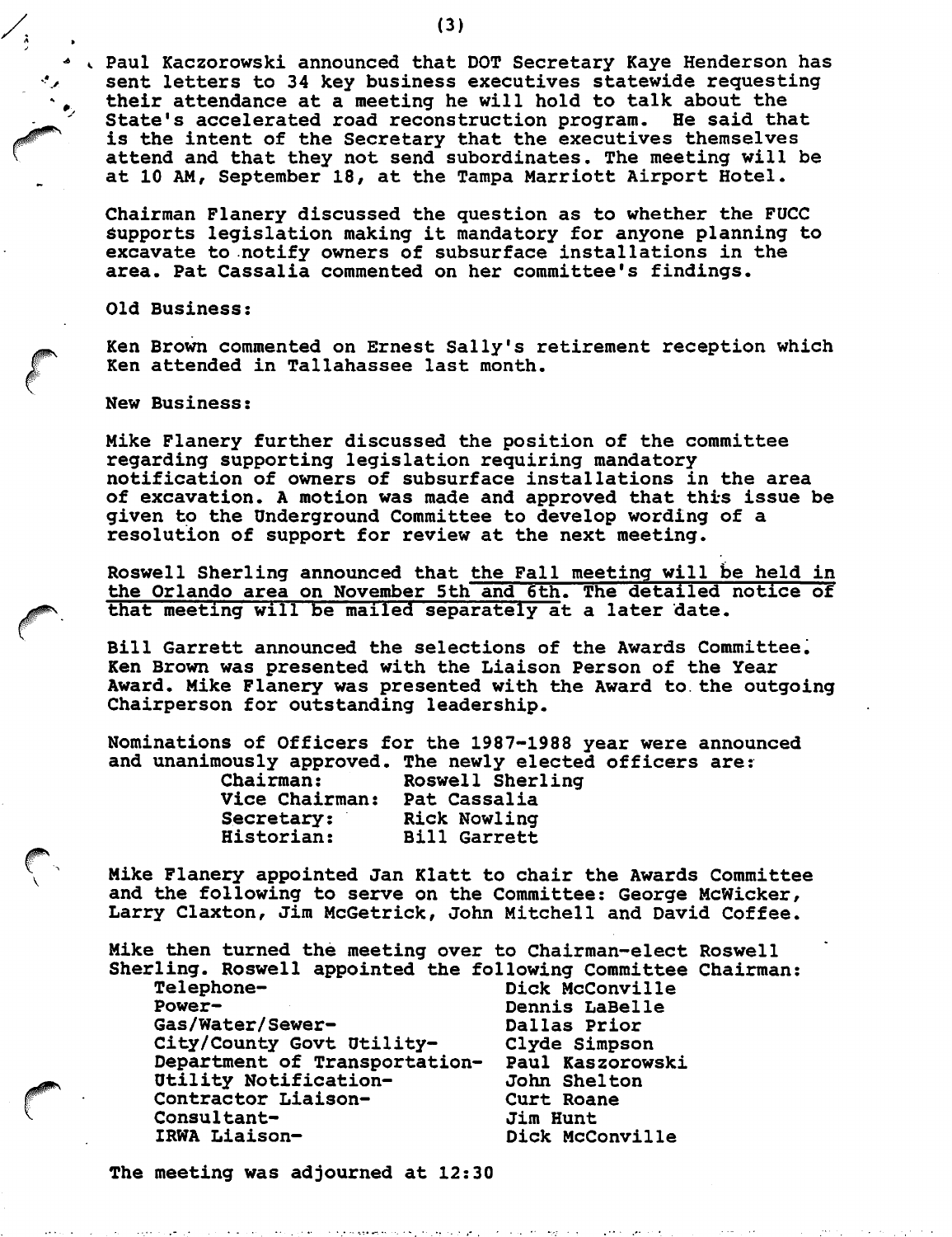FLORIDA UTILITIES COORDINATING COMMITEE COORDINATION THROUGH COOPERATION (ou-eost Jugust 7, 1987 DATE: ATTENDANCE LIST FOR QUARTERLY MEETING -FT MYERS **LOCATION:** ונטלבטנפו **ORGANIZATION BUSINESS BUSINESS NAME REPRESENTED ADDRESS PHONE** रव्ह CHSI N.FOGRAL RM1007 GERGE MEWICKER SOUTHERN BELL 492-3690 HRHUAY FILANDSDAG 3330L  $3 - 5$ De bar 5000 GENEMCMATH UNITED TEL OF FLA AUTHORN TE SPANNES 885 C 713 4400 W. BUTFACO, AVE Ischore **JONSS NOWLING** TIMARRIE 33614  $10C$ ัราา -6ธ05  $-0.088$ **905**  $P.0.80x$   $221y$ CENTRAL TELEPHONE CO Thomas DulchR  $5991543$ TALLANASSEE, FLA 32316 PO B 370  $8, 3$ United Tel of FLA mclonuill <u> ISZOLOOST FTMYEYSF1A</u> 335 8402  $6.7$ PO BOX 16991 THOMAS KENNED FLORIDA FCU'ER NEAR WATER FL 34615<br>Bureau of Engineering<br>Boycau of Engineering<br>Balvado, 156 32801 443-2661  $905 -$ Michael G. Crumpton City of Orlando  $849 - 2211$  $313 -$ CHy of Tamps Wate Dept  $L$   $A$   $S$   $A$  $U$  $A$ PATPICIA 223-8676  $T$ anpa.  $H$  33601 -<br>2284705<br>2284705 P.O. Bex 111 KEN BROWN TAMPAELECTRIC Co  $TANI + E4 S561$ 610 MORGANST  $\overline{\mathbf{g}_{\prime 3}}$ me 610 CALL CANDY ! UNC AN KLATT <del>224-7750</del> TAMPA FL 33601  $914$ 605 Suivannie St Paul Karrenwoll FMT 488-3911 Tick Transformation<br>370 Court St,<br>Clearwater, Fla. 346 lu 813  $\eta'$ Pın<u>ellas Co. Wa</u> eniri ı«Tem 481-3588 233 - W. DUVAL .349 FL. LIM GARRETT Jacksonville 904-633-4700 JACKSONVILLE, FL 32202  $70.60 \times 3191$  $305$ WALTER 1 PETERSEN FORT PIERCE UTILITIES FT. PIERCE 464-5600  $F - 33448$ 813-2121  $3390$ EE CC. ELECTRIC LOC ROSIDELL SHERLING  $N$ *z* $F$ <sup>7</sup>. My ERS  $F$ *LA* P.O. DRAWER D<br>W. PALM BEACHTZ, 33+02 305  $FPL$ INCE . Krepps ダチ・フルコ 904  $38600$  $P_{0}$ Charles Andrews  $F. D. C.T.$  $239.0250$ Chipley Fla. 32429<br>16. Gox 1059<br><u>Cahe City</u> 3205  $904$ 5.S EE S  $F.$   $DO.7.$ 152<u>-3300</u> T Eggs  $8101$  N W  $965$  $33 - 0792$ <u>Sauthern Bell</u>  $1.87155166$  $12.87$  1119  $213$ Ferry Vogel  $F$  $\rho$  $SARSS-2$   $FLS3678$  $953.733$  $\partial$  $1635$   $39$   $44$ <br>Sr.  $P67E$   $PC$ JOHN TURNER CITY OF St. PETE **NA**  $893 - 7761$ - 77 7 1 7  $813$ Ad. BOK 228 (MC 3014 GENERAL TELEUNANE <u>AE PADGETT</u> <u>687-613</u> <u>- LAKELAND EL 33802</u><br>OAC TAMP4 CITY CEMEN  $813211$ SAMUSE BATES GTFL 33601 TAMIL FLA <u>-6011</u>  $213$ <u>Ceorge F. Voung</u> 299 9<sup>25</sup>57. N. 81, Pete. IMMY  $822 - 431$  $115004$  $A$ D. Box 024100 305 Creoi Cainorest  $LP$   $\leq$   $C$ KIAMI FL. 33102 552-4385  $\overline{305}$ P.O. BOX 029100.  $EP<sup>1</sup>$ L CARLOS Lloe<del>er</del> 552-4289 MIAM FL. 33,00 ः प० प 24R77 Southern Bell Center  ${\mathcal E}$ ell 5o u  $\mathcal{L}$  $Arr$ 529-68501 Atlanta, Ga 30325

geboort.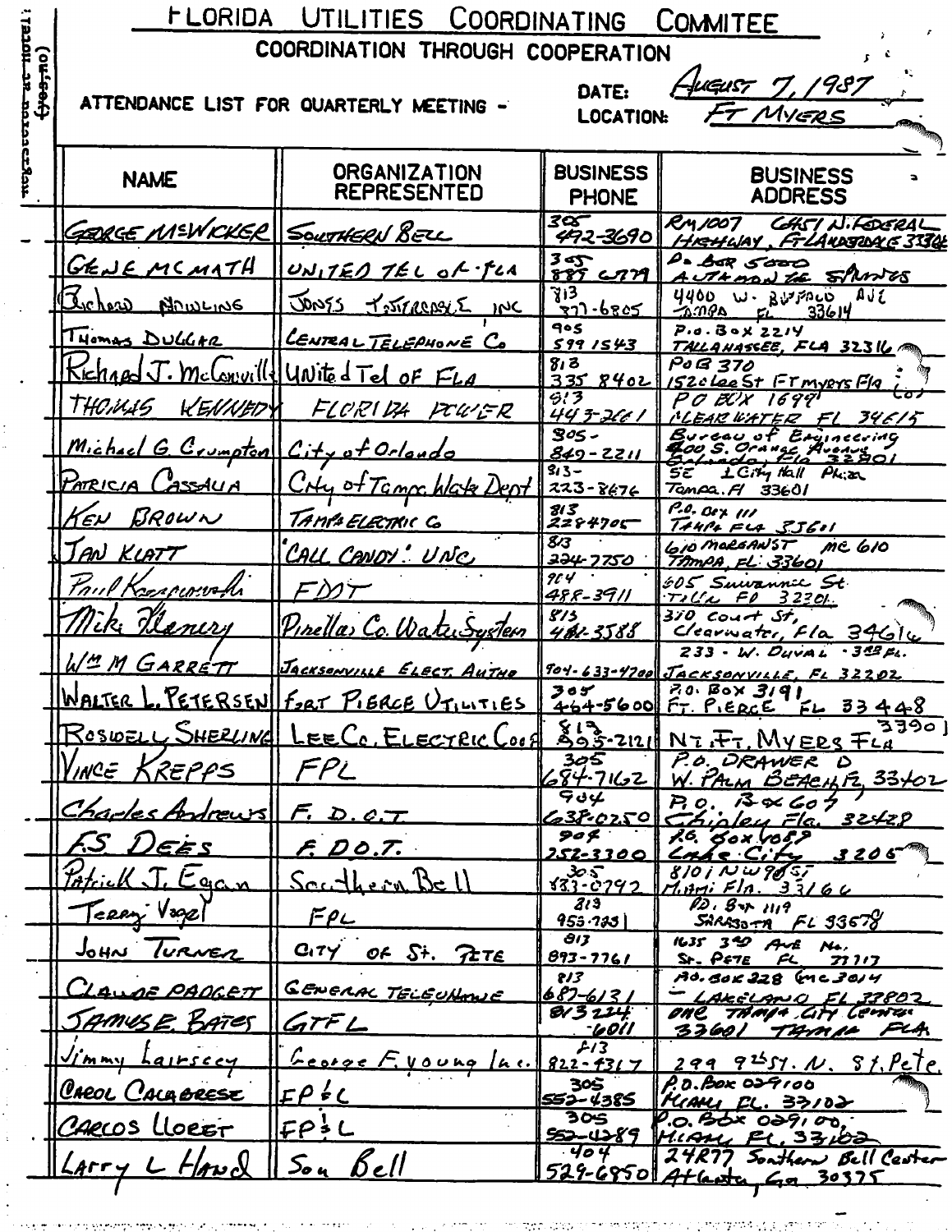| <b>FLORIDA</b><br>UTILITIES COORDINATING<br><b>COMMITEE</b> |                                  |                                                  |                                               |                                                                             |  |  |  |
|-------------------------------------------------------------|----------------------------------|--------------------------------------------------|-----------------------------------------------|-----------------------------------------------------------------------------|--|--|--|
| ୂ                                                           | COORDINATION THROUGH COOPERATION |                                                  |                                               |                                                                             |  |  |  |
| $\mathbf{\Phi}$                                             |                                  | ATTENDANCE LIST FOR QUARTERLY MEETING -          | -Jueust 7, 1987<br>DATE:                      |                                                                             |  |  |  |
|                                                             |                                  |                                                  | FT. MYERS<br><b>LOCATION:</b>                 |                                                                             |  |  |  |
|                                                             | <b>NAME</b>                      | <b>ORGANIZATION</b><br><b>REPRESENTED</b>        | <b>BUSINESS</b><br><b>PHONE</b>               | <b>BUSINESS</b><br><b>ADDRESS</b>                                           |  |  |  |
|                                                             | <u>Jerry Sasser</u>              | <u>FDOT</u>                                      | 909<br>$4\bar{5}$ 3 - 3911                    | <u>GOS Sundmnee St. W. FL 3230</u>                                          |  |  |  |
|                                                             | Paul<br>fəczor <i>owsky</i>      | FDOT                                             |                                               | 904/489-3911 605 Suwaunee Tal 32301                                         |  |  |  |
|                                                             | H.J. Greene                      | $F \cdot D \cdot \mathfrak{o} F$                 | <u>g</u> sa)<br>C95- <u>4035</u>              | 7322No-resendy Bluck 32205                                                  |  |  |  |
|                                                             | <u>Ion Schofield</u>             | Gulf Power Co                                    | 904                                           | $444 - 6555$ P.o. B ox 1151 Persocale                                       |  |  |  |
|                                                             | Claude Locke                     | <u>l'introf</u>                                  | Served 3929003                                | sosu<br>124 Robin Rd. AllAMonte                                             |  |  |  |
|                                                             | <b>BOB EDWARD</b>                | $C_{AA}$ $C_{LETRIC}$ $C_{OO}$ $\frac{u}{23-vq}$ | <b>904</b>                                    | 20. Box 308<br><u>KEYSTANE</u><br><u>HE 10-1135</u><br>EZA.                 |  |  |  |
|                                                             | TOM HEARLEDY                     | FLCRIDH<br>FCUER                                 | ぞう<br><u>443-266 l</u>                        | 1699<br>v. DO X<br>IBARWATER FL 34625                                       |  |  |  |
|                                                             | <u>KEN GILBERT</u>               | FPL                                              | (305)<br><u>765-3276</u>                      | PU BAX<br>33310<br><i><b>B248</b></i><br>'AVORR-BALL FL                     |  |  |  |
|                                                             | $J.N.$ Gibbe                     | FPL                                              | ろょろ<br>694-4722                               | 14040<br>P. O. BIX<br>$C/a.$ 33 do a                                        |  |  |  |
|                                                             | <u>RAY AFELD</u>                 | GIF                                              | 813<br>898-467/                               | OX 113 28 MC 2008<br><u>22 33753</u>                                        |  |  |  |
|                                                             | WAYNE DATCDEN                    | OUC<br>WATEK                                     | ⋙<br>423-9100                                 | <u>tenlma</u><br>PO BOX 319<br>ORLANTIO.<br>32BOC                           |  |  |  |
|                                                             | DOHN MITCHELL                    | CITY ST PETE<br><u>MASIL UTIL.</u>               | ダノす<br>893-7261                               | 3AD AVE NO<br>1635                                                          |  |  |  |
|                                                             | Inn domann                       | United Telephon Comp. of Fl.                     | $305 - 830 - 2701$                            | ST-METERSBURG FIX 38742<br>P.O. BOX 5000                                    |  |  |  |
|                                                             | KEUWETH OLSON                    | FDOT                                             | 305 - 524 Eb21                                | Altamonte Spina Fl. 52716-50a<br>780 Sw 2472 ST                             |  |  |  |
|                                                             | Ame Maine France                 | $FDOT-FHL.$                                      | 5248621                                       | Fr. LaudeRbace FL 33315<br>$780$ SW 245+ $FFL.$                             |  |  |  |
|                                                             | TAN KLATT                        | CALL CANOT UNC.                                  | $\overline{g_{\prime 3}}$<br>224-77 <u>50</u> | 610 MOREMS MC.795<br>TAMPA, FL 33601                                        |  |  |  |
|                                                             | LEW EnglaND                      | St. Lucre Carry                                  | टेर 343<br>466110C                            | 2300 YIRGINIA AVE<br>The Pieco Fl.<br>34950                                 |  |  |  |
|                                                             | DALLOS E. PRYOR                  | CITY OF TAMPA                                    | 223-8937                                      | 306 E. JACKSEN ST.<br>Tampa<br><u>#I CITY HOLL FLAZA GH FL, FL 336ZN</u>    |  |  |  |
|                                                             | LAARY CLAXON                     | <u> TAMPO ELECTRIC CO</u>                        | (3/3)<br>$228 - 4706$                         | TECP<br>$\overline{\mathcal{F}}$ 601<br>P.O. 1504 111 TAMPA, FL             |  |  |  |
|                                                             | KEW BROWN                        | $\mathbf{t}$<br>$\bullet$                        | 2284705                                       | P.O. BOR III TPR                                                            |  |  |  |
|                                                             | LARAY KUNZE                      | ORANDO UTILITES Com                              | $(35)$<br>423-9100                            | SOO S. ORANGE AVE.<br>$0$ RLANDS $E$ 31801                                  |  |  |  |
|                                                             | <b>ILIENNIS BLACK</b>            | MERECIAPELO PARAGON                              | 579-8600                                      | $11520$ gthsr.N. Stileto                                                    |  |  |  |
|                                                             | Bol Mewer                        | GTFL                                             | 813<br>752.5659                               | P. a Box 2929<br>SARU. FL 34250                                             |  |  |  |
|                                                             | ED KUESPER                       | BROWARD COMMON                                   | 3057<br>$357 - 6815$                          | $\mathcal{U} \mathcal{F}$ 5. FND floris FV5, #5i4.<br>PT.LAUDIRDALLT, 33301 |  |  |  |
|                                                             | John L. Shelton                  | <u>UNICLE ONE-CALL</u>                           | 305<br><u>739,6700</u>                        | 4410 N. State RL 7 SVike 127<br><u>FT Laudeadale FL, 33319</u>              |  |  |  |
|                                                             | EDUARDO CARCIA                   | ElA Power ELIGht.                                | သော<br><u>694-4760</u>                        | P.O.BOX 14000<br>JUNO BEACH F1 33408                                        |  |  |  |
|                                                             |                                  | (CourD)                                          |                                               |                                                                             |  |  |  |

is a set of the set of the set of the set of the set of the set of the set of the set of the set of the set of the set of the set of the set of the set of the set of the set of the set of the set of the set of the set of

型

 $\label{eq:2.1} \frac{1}{\sqrt{2}}\int_{\mathbb{R}^3} \frac{1}{\sqrt{2}}\left(\frac{1}{\sqrt{2}}\right)^2\left(\frac{1}{\sqrt{2}}\right)^2\left(\frac{1}{\sqrt{2}}\right)^2\left(\frac{1}{\sqrt{2}}\right)^2\left(\frac{1}{\sqrt{2}}\right)^2\left(\frac{1}{\sqrt{2}}\right)^2\left(\frac{1}{\sqrt{2}}\right)^2\left(\frac{1}{\sqrt{2}}\right)^2\left(\frac{1}{\sqrt{2}}\right)^2\left(\frac{1}{\sqrt{2}}\right)^2\left(\frac{1}{\sqrt{2}}\right)^2\left(\$